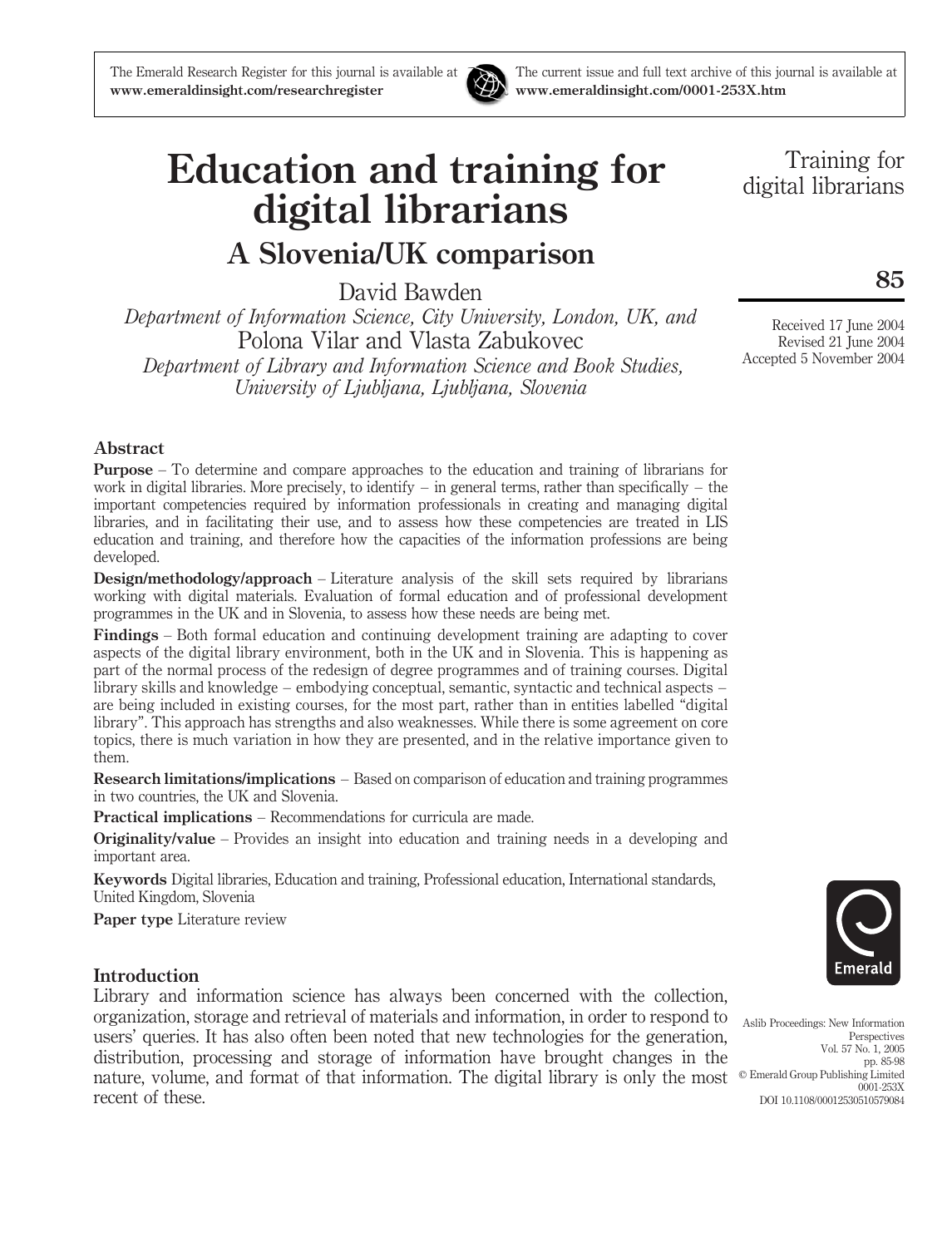A question which arises is how these developments influence the demands that are made of information professionals and, consequently, what this means for their education. In order to be effective and efficient in their job:

[T]oday's information professionals need to learn more about computerised information retrieval, but at the same time they need to learn the theory, tools and techniques behind the traditional approaches to organizing and processing information, much of which will be applicable in the storage and retrieval of electronic information in digital libraries (Chowdhury, 1999, pp. xv).

And, as Deegan and Tanner (2001, p. 225) point out:

In developing skills for managing, creating and providing services in the digital environment, training and education will become ever more important. There will be increased need for educational organizations to inform students of the new realities and the new skills that they will need in the digital environment.

The skills and competences required for the digital library have been discussed by a number of authors, including Sreenivasulu (2000), Chandler (2001), Prytherch (2001), and Chowdhury and Chowdhury (2003). They are wide-ranging, including: creating search strategies; evaluating web sites; guiding and training users; integrating networked sources; analysing and interpreting information; creating metadata; imaging and digitising; designing interfaces and portals; project management; and many more.

The fact is that there are parts of the "traditional" library school's curriculum that are still very much relevant in today's fast changing computerized information world. The role of digital librarians may still be, as Marcum (2003, p. 276) puts it, "stewards of the world's intellectual and cultural heritages".

In this paper we try to identify these "perennial" topics, and to connect them to the contemporary issues and technologies, which should, in our opinion, be reflected in the education of information professionals, at present and in the future. The paper has two main aims:

- (1) to identify in general terms, rather than specifically the important competencies required by information professionals in creating and managing digital libraries, and in facilitating their use; and
- (2) to assess how these competencies are treated in LIS education and training, and therefore how the capacities of the information professions are being developed.

#### The digital library

Another current debate is that about the meaning of "digital library" itself. The term is used to denote a number of concepts and situations, and also has a number of more-or-less synonymous terms: electronic library, virtual library, library without walls, networked library, complex library, etc. (see, for example, Bawden and Rowlands 1999).

A useful pragmatic explanation of the term is that used by the UK's INSPIRAL project, which investigated the linking of virtual learning environments with digital libraries (http://inspiral.cdlr.strath.ac.uk):

A digital library provides digital resources and services. The resources may be in various digital formats. The services are based on traditional library skills, enabling materials to be evaluated, organised, stored, retrieved and used. In some cases, preservation of special

86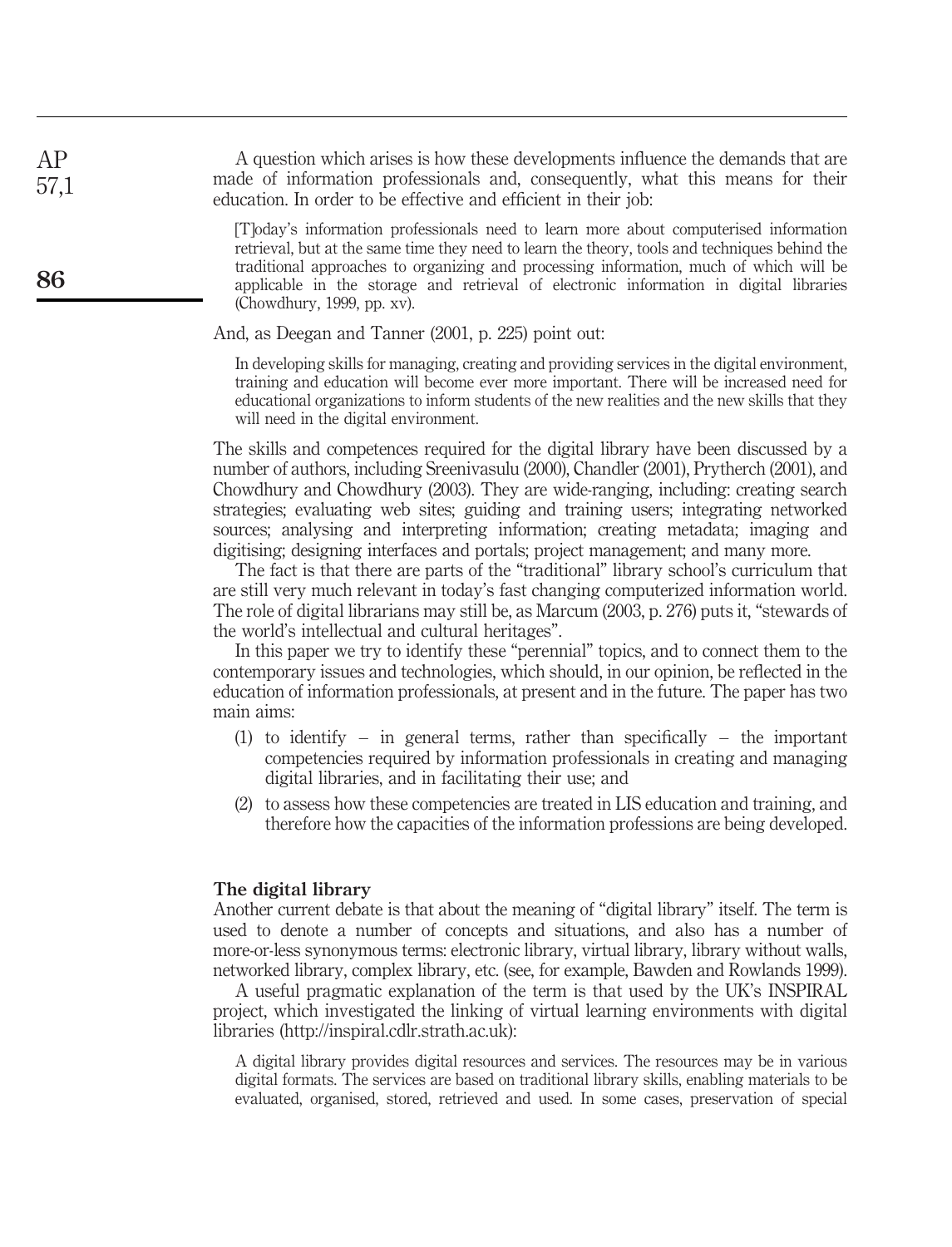collections and access to those collections is part of their remit. Unlike hybrid libraries, digital libraries are not dependent on any physical location, but they do provide a single online access point, and provide access to remote resources as well as to their own collection.

This explanation neatly encapsulates the link between skills required in the traditional, and the digital, library.

For the purposes of this paper, however, we will make use of a more complex two-part definition of a digital library, which is given in the material from a workshop on the social aspects of digital libraries (Borgman et al., 1996):

Digital libraries are a set of electronic resources and associated technical capabilities for creating, searching, and using information. In this sense, they are an extension and enhancement of information storage and retrieval systems that manipulate digital data in any medium (text, images, sounds; static or dynamic images) and exist in distributed networks. The content of digital libraries includes data, metadata that describe representation, creator, owner, reproduction rights, and metadata that consist of links or relationships to other data or metadata, whether internal or external to the digital library.

Digital libraries are constructed – collected and organized – by [and for] a community of users, and their functional capabilities support the information needs and uses of that community. They are a component of communities in which individuals and groups interact with each other, using data, information, and knowledge resources and systems. In this sense they are an extension, enhancement, and integration of a variety of information institutions as physical places where resources are selected, collected, organized, preserved, and accessed in support of a user community. These information institutions include, among others, libraries, museums, archives, and schools, but digital libraries also extend and serve other community settings, including classrooms, offices, laboratories, homes and public spaces.

Such definitions are useful in grounding discussions of digital library issues see, for example, Chowdhury (2004, ch. 22), Borgman (2003), Marcum (2003), Bawden and Rowlands (1999), and Rowlands and Bawden (1999). They are used here as the basis for a discussion of the competences required by information professionals working in such environments.

The main differences between these and "traditional", or pre-digital libraries, as we see them (following Rowlands and Bawden 1999), are:

- (1) A change from ownership to access. The library no longer only provides materials which it owns, besides this it provides access to digital networked resources beyond its physical location. This immediately brings with it the changed nature of the library as a physical setting. Also the librarian's competences change, including, besides the traditional competences (e.g. knowledge organization, metadata), the competences connected with the information and communication technology (e.g. knowledge about the structure and functioning of the computerized systems, like internet searching, techniques for evaluation of information, web pages design, etc.).
- (2) A change from known item access and physical browsing to search and navigation, both in collections and in individual items, and in the nature of the library as a "place". Within the context of the digital library it is no longer possible to physically browse through a library collection or an individual book. This means that the librarian needs additional competences besides those connected with knowledge about the physical arrangement of library collection

Training for digital librarians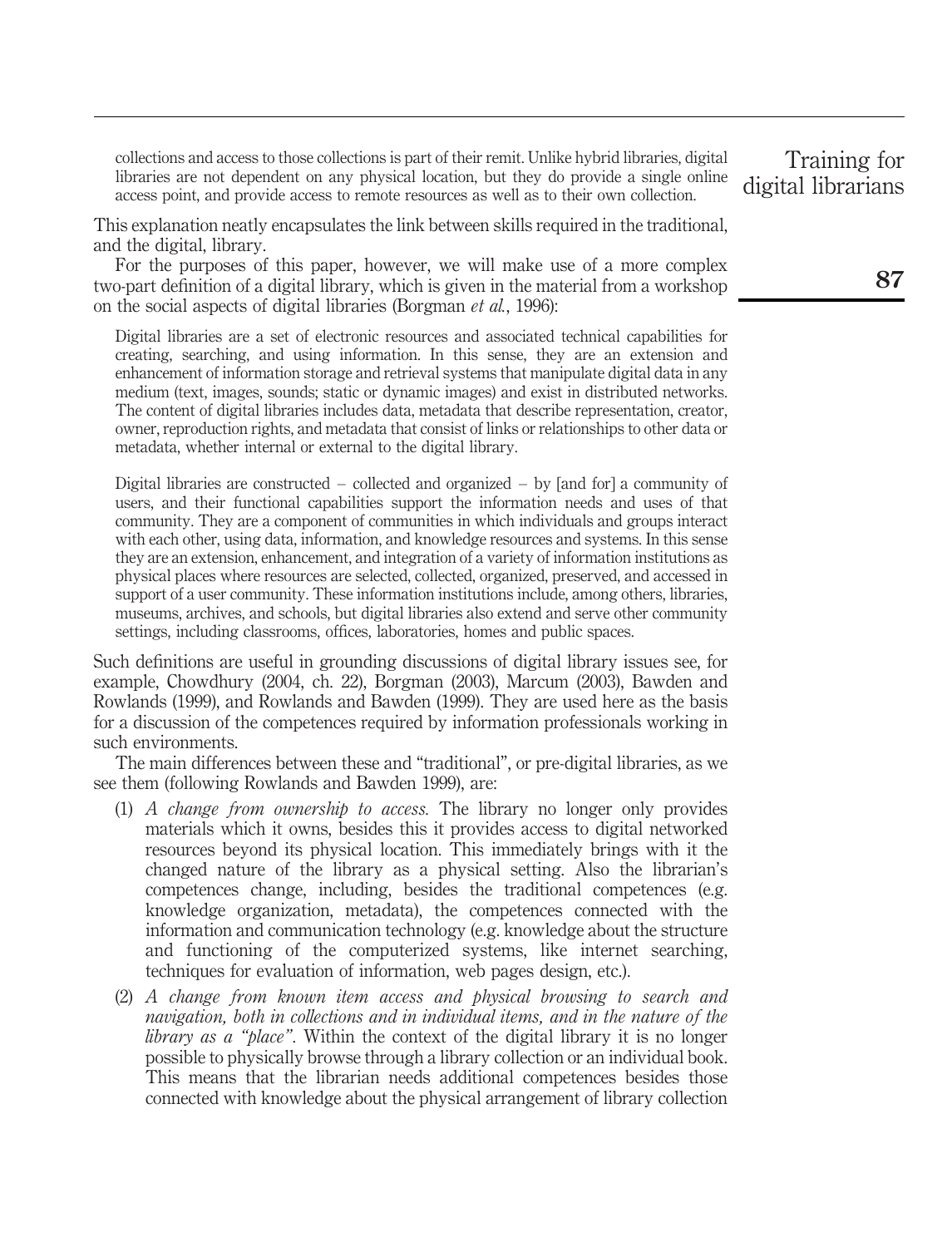and kinds of information resources (e.g. bibliographic aids). This requires competences about information retrieval systems, their structure, retrieval levels, commands and retrieval techniques, etc.

Different information resources can appear very similar due to the same interface (e.g. that of a browser), which has a "homogenising" effect. For a librarian it is important to help users to distinguish between different kinds of information resources, especially their functions and purposes. This is particularly so as new forms of resource – web rings, blogs etc. – appear.

As libraries become "more digital", it is also necessary to re-think the idea of the library as a place. Does the idea of a library imply a physical location if so, what is this used for? A store or archive? A quiet place for study and reflection? A stimulating place for creative innovation? There are many possible answers, and the best solutions still have to be worked out.

(3) Changing expectations of users. These issues do not only concern end-users, but are also important from the librarian's point of view carrying with it the changes in the education process. In the past information systems were designed with the expectations that people would adapt to them. However, with the greater emphasis on user friendliness and usability it is no longer so. Borgman (2003, p. 89) says that the users have "higher expectations of information systems", that the systems should be easy to learn, use and relearn, as well as flexible in adapting to a more diverse user population.

User expectations have to be handled carefully. Many users will come to believe that "all information" is available to their PC, can be found through simple Google-like searching, and will always be up-to-date. It is important to convince them that it is worth looking for printed material, and for material available through specialised search systems. It is also necessary to be realistic: digital libraries are often better at providing metadata records, and location information, than at giving full-text of everything. This leads to the important role of the librarian as facilitator and helper; but the facilitation and help must be very realistic.

Borgman (2003) also emphasizes that digital libraries will never be as easy to use as automatic machines or one-purpose technologies, and that working with them effectively requires some learning. Complex cognitive tasks are involved in the work with them. On the one hand "workers, learners and users need to understand a variety of general computing concepts as well as concepts and skills specific to applications" (National Research Council, in Borgman, 2003, p. 99), and on the other there are skills connected with information needs and information seeking behaviour. These are strongly connected with problem solving behaviour which can be divided into four steps, i.e. the four cognitive processes initally identified by Polya (Borgman, 2003):

- (1) Understanding the problem.
- (2) Planning a solution.
- (3) Carrying out the plan.
- (4) Checking the results.

Planning a solution is the most complex of these processes, varying according to three factors: degree of problem definition; amount of expertise in the problem domain; and

AP 57,1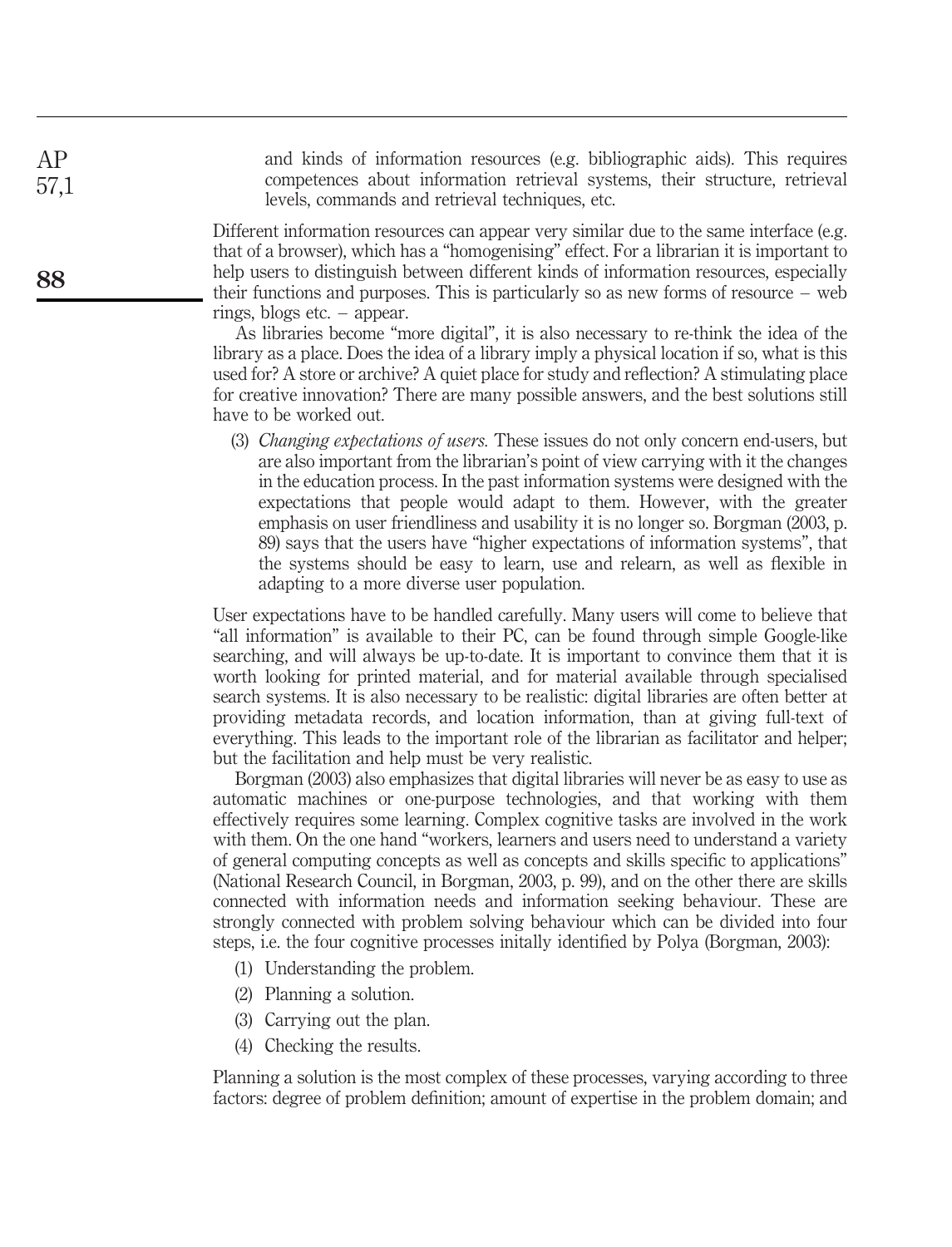knowledge about the resources and operations available to solve the problem. Depending on these features, users act as "novices" or "experts". The latter "use a combination of system features, often taking an iterative approach that tests multiple strategies for finding the information sought" (Borgman, 2003, p. 103). They show a sophisticated combination of knowledge and skills, which help them search effectively and efficiently. These techniques can be taught to novices, and can be, to an extent, incorporated into information systems as functions (e.g. pre-coded search tactics and pre-defined search limiters or expanders).

On the basis of these considerations, Borgman (1986, 1996) proposes a model for knowledge and skills the users and/or librarians will need. It includes:

- . conceptual knowledge;
- . semantic and syntactic knowledge; and
- . technical skills.

Conceptual knowledge denotes the user's model or understanding of the type of digital library with which they are dealing. The conceptual knowledge of the search process is used for translating an information need into a plan for executing the search. The success of searching in digital libraries depends heavily on the user's ability to construct a mental model of the given information space (Dillon, 2000; Dillon and Gabbard, 1998).

In contrast with the conceptual knowledge which is used to plan and refine searches, semantic and syntactic knowledge is more concerned with details and with individual systems or applications. Semantic knowledge means knowledge of the operations available to execute a search plan. Shneiderman (1992) defines syntactic knowledge as the user's understanding of the commands or actions in a specific system. The expert user possesses the following semantic and syntactic knowledge:

- . understanding of the general characteristics common to most information systems;
- . understanding of the features characteristic for specific kinds of information systems; and
- . ability to become familiar with the features of a new system, and then to adapt the search strategy to these features.

By "technical skills" it is meant those basic computer skills which are prerequisite for developing conceptual, syntactic, and semantic knowledge, within the context of a digital library. These skills include knowing how to use computer devices and being familiar with the digital conventions, e.g. screen display. It is important to be aware that the levels of these skills in the population are very diverse, and also that different applications and systems require very diverse levels of these skills. Borgman (2003, p. 109) states that "as digital libraries are designed for more general audiences, a broader range of skill levels will need to be accomodated in many applications".

# Analysis of the programmes of formal and continuing education in Slovenia and in the UK

In order to assess how the knowledge and skills required for the digital library, as identified and categorised above, are currently encapsulated in LIS education and

Training for digital librarians

89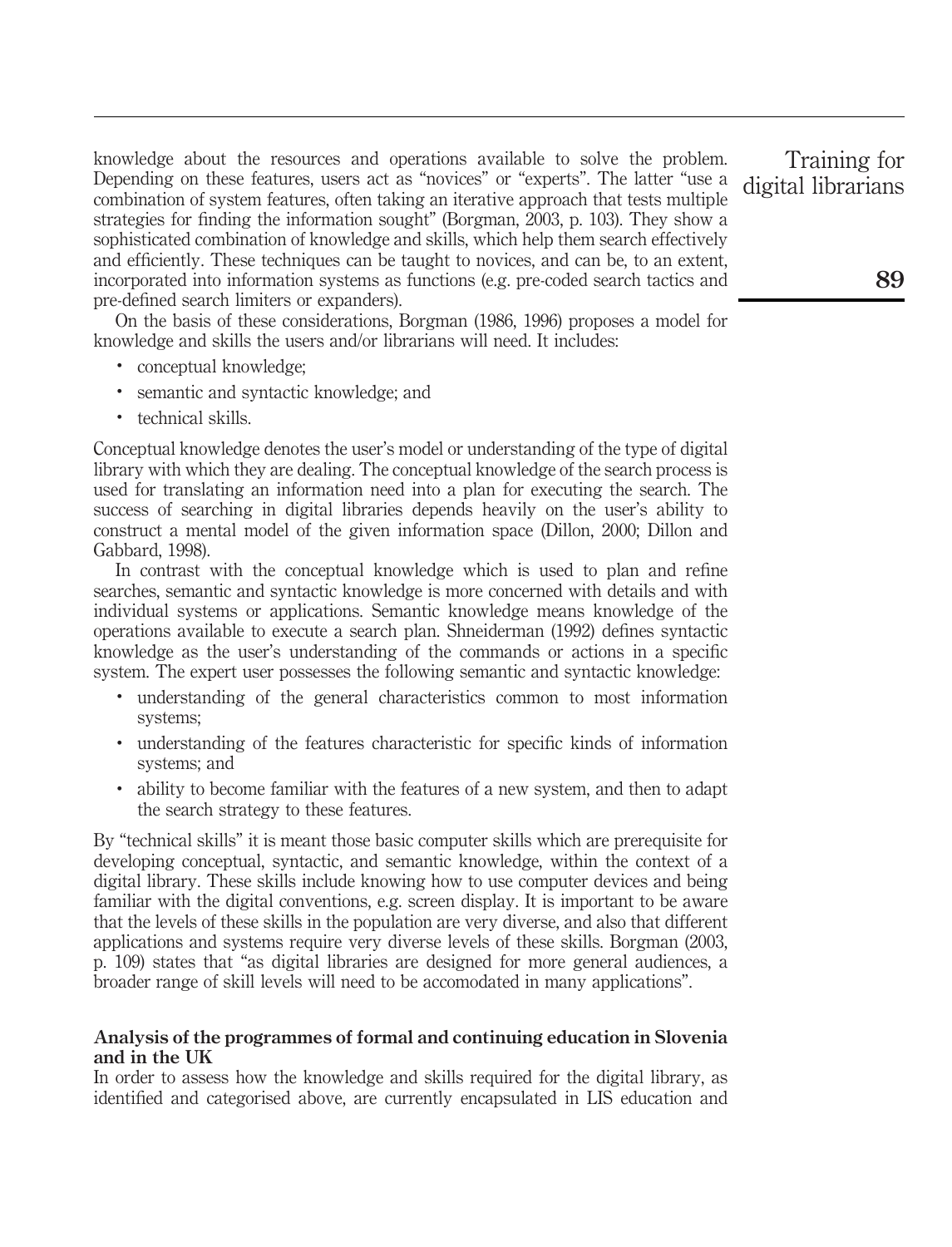training programmes, a comparative study was carried out. This compared the situation in the UK and in Slovenia[1], as represenative of a relatively large country with a long tradition of LIS education from a variety of providers, and a small and relatively newly independent country with a more limited range of provison. The study was based on a qualitative analysis of courses, in order to:

- . analyse the contents of education and training offered in both countries;
- . identify the digital library contents in the curricula; and
- . derive from these the competences for the digital library in accordance with the Borgman three-part model of knowledge and skills.

This approach looks at what is currently provided, and provides a pragmatic counterpart to the long lists of potentially useful topics and skills mentioned by writers in this area.

#### Slovenia

We looked at the digital library skills and competences which are incorporated in the curriculum of the Department of Library and Information Science and Book Studies at the University of Ljubljana, and the CPD training courses offered by the National and University Library and the Institute of Information Sciences.

Formal education. In the area of formal education in LIS, the Department of Library and Information Science and Book Studies at the University of Ljubljana is the only institution providing this kind of education in Slovenia. Undergraduate education has had a relatively long tradition, in recent years being extended by postgraduate masters and doctoral studies. We identified seven undergraduate (Table I) and eight postgraduate courses (Table II) offering some digital library content.

Continuing education. Two institutions offer continuing education from the LIS field in Slovenia: the National and University Library in Ljubljana (NUK), and the Institute for Information Science at the University of Maribor (IZUM). They mostly offer one- to two-day courses dealing for the most part with conceptual and syntactic and semantic knowledge:

- (1) NUK. Six courses were found to offer digital library content (Table III).
- (2) IZUM. Among the courses four have digital library content (Table IV).

Discussion. Conceptual knowledge is mostly present in the contents of the introductory courses which are aimed at acquiring and shaping the model of the digital library. This kind of knowledge enables the development of competences connected with the planning and refining the use of the digital library, i.e. information problem shaping, and planning and refining the search process.

In the courses where conceptual knowledge has been introduced, it is then possible to extend it to semantic and syntactic knowledge. This means the development of competences for understanding the operations and commands, or actions, to execute a search plan in specific digital library environments.

To be able to achieve this, specific technical skills are taught, e.g. use of keyboard/mouse and other hardware devices, and use of basic computer applications, such as operating system and word-processing and spreadsheet software packages. It should be mentioned that these skills are mostly acquired prior to entering the faculty, therefore not much emphasis is given to them in the curriculum. They are taught only in the first year of undergraduate study.

AP 57,1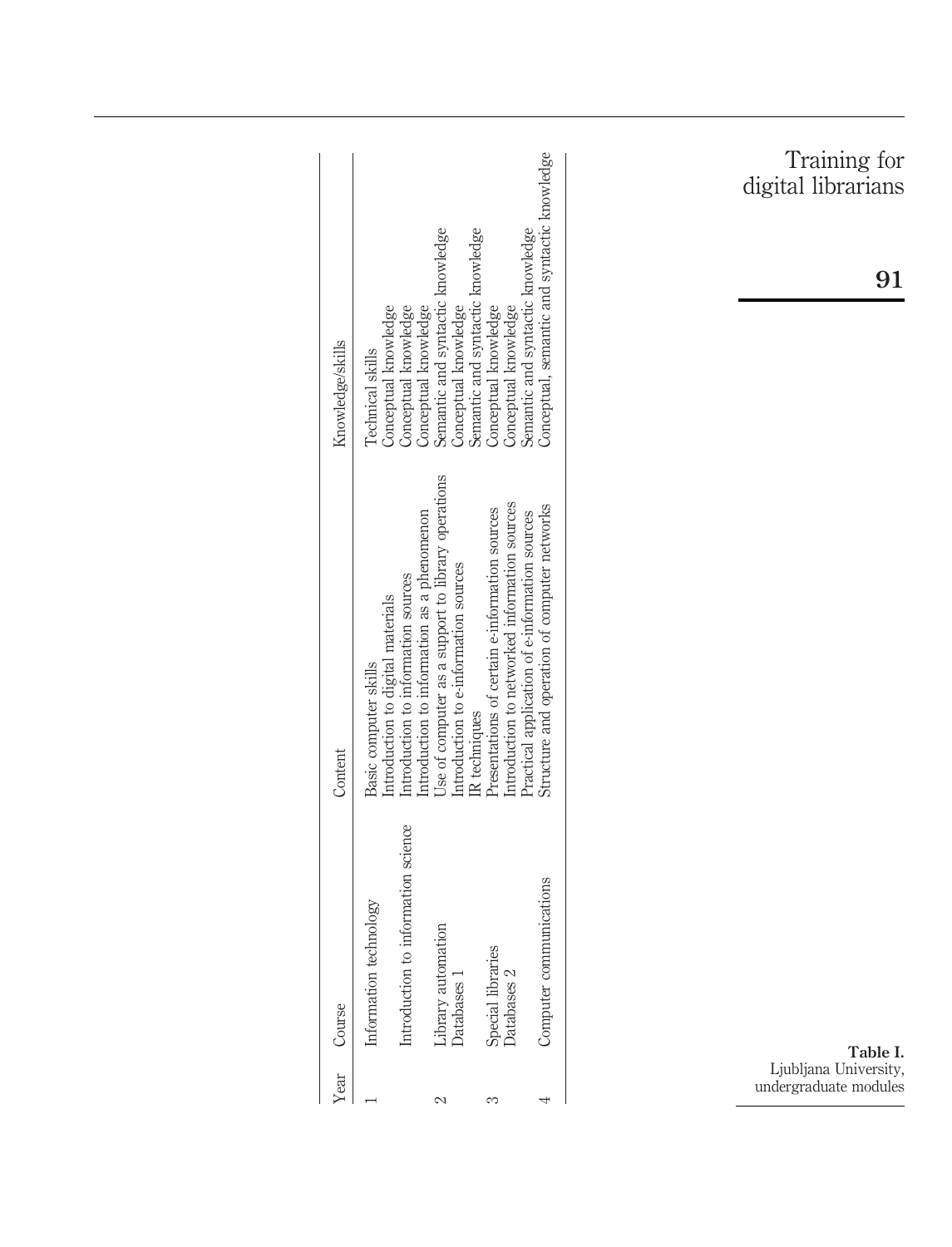| AP<br>57,1                                                 | Courses                                                                                                                       | Content                                                                                                                             | Knowledge/skills                                                                                   |
|------------------------------------------------------------|-------------------------------------------------------------------------------------------------------------------------------|-------------------------------------------------------------------------------------------------------------------------------------|----------------------------------------------------------------------------------------------------|
|                                                            | Organization of information                                                                                                   | Organization and sorting of<br>information with the purpose to<br>increase accessibility                                            | Conceptual knowledge                                                                               |
| 92                                                         | Theory of information sources<br>and services<br>Theory of information<br>Databases, data structures and<br>basic programming | Typology of information<br>sources and their practical use<br>Information as a phenomenon                                           | Conceptual, semantic and<br>syntactic knowledge<br>Conceptual knowledge                            |
|                                                            |                                                                                                                               | Organization of data<br>Search techniques in various<br>databases<br>Basics of programming                                          | Conceptual knowledge<br>Semantic and syntactic<br>knowledge<br>Semantic and syntactic<br>knowledge |
|                                                            | Database design                                                                                                               | Introduction to the process of<br>the creation of databases                                                                         | Conceptual, semantic and<br>syntactic knowledge                                                    |
|                                                            | Visual information in digital<br>libraries                                                                                    | Presentation, organization and<br>protection of image data, digital<br>video recordings<br>Retrieval of digital visual<br>materials | Conceptual knowledge<br>Semantic and syntactic<br>knowledge                                        |
|                                                            | Information retrieval systems                                                                                                 | Sorts of systems<br>Process of systems design                                                                                       | Conceptual knowledge<br>Semantic and syntactic<br>knowledge                                        |
| Table II.<br>Ljubljana University,<br>postgraduate modules | Digital libraries                                                                                                             | Collections of e-sources and<br>technologies for creation,<br>searching and use of this<br>information                              | Conceptual, semantic and<br>syntactic knowledge                                                    |

In postgraduate study, all three kinds of knowledge and skills are present throughout most courses. This requires more complex competences necessary for planning and refining of the retrieval process, and for executing this plan. In addition, postgraduate study also incorporates the development of complex competences for some aspects of the creation of information sources.

In the continuing development area, courses were found to cover conceptual, semantic and syntactic knowledge, but within specific areas, dealing either with a narrow segment of information sources and developing specific competences within these (e.g. use of e-journals or OPAC), or dealing with specific technical skills in connection with the use of computers (e.g. the ECDL course). The continuing education programmes develop specific competences which may not have been emphasized enough in the formal education programmes.

# UK

LIS education in the UK is provided on a larger scale than in Slovenia, and a similarly exhaustive study was not possible. A total of 16 undergraduate and 47 postgraduate programmes in 18 universities are accredited by CILIP, the UK's professional LIS professional organisation. Postgraduate course provision at two universities – City University London, and Sheffield University – was examined in detail, while a confirmatory study was carried out from the web sites of other institutions. The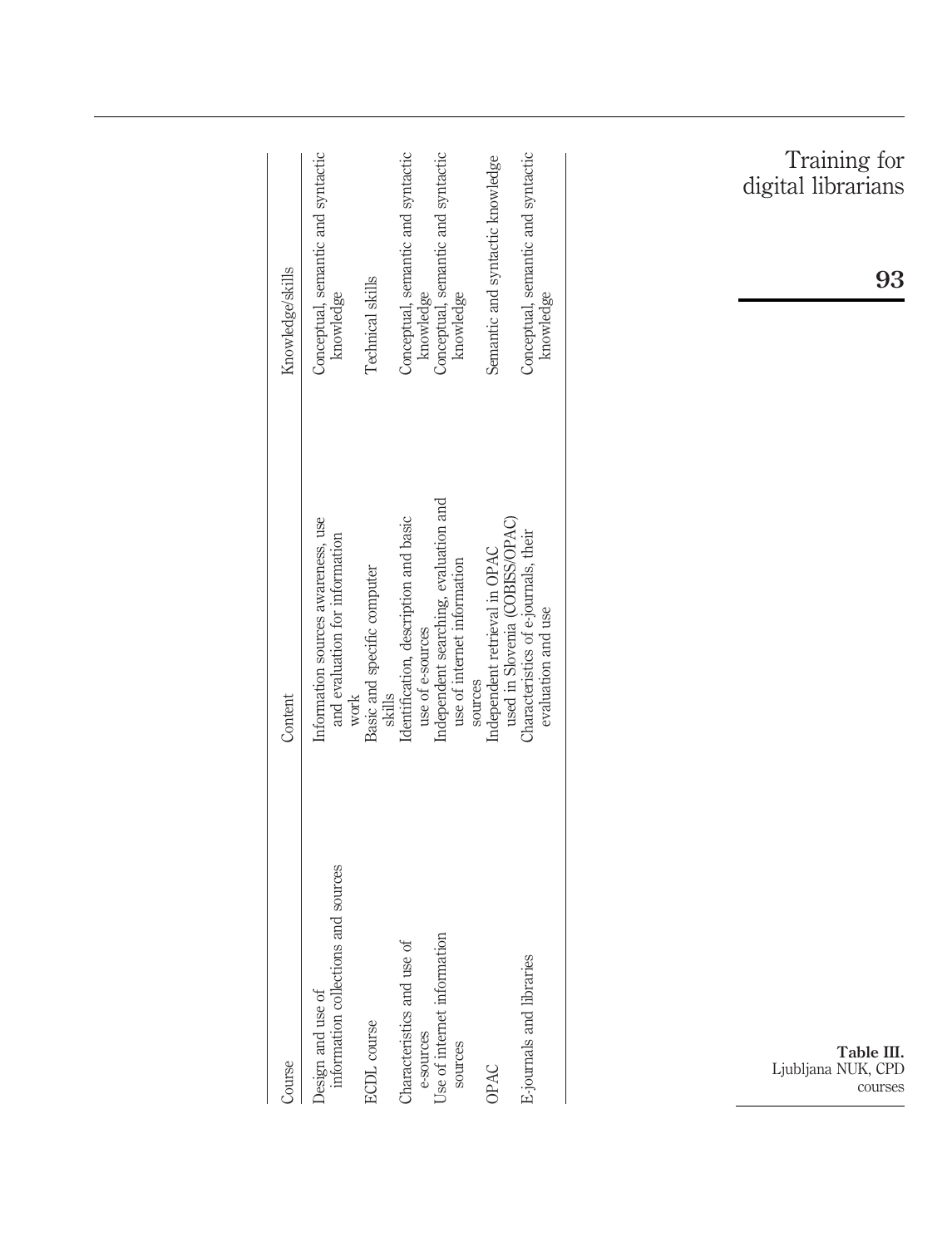| AP<br>57,1                                 | Course                                                                                          | Content                                                                                 | Knowledge/skills                                                            |
|--------------------------------------------|-------------------------------------------------------------------------------------------------|-----------------------------------------------------------------------------------------|-----------------------------------------------------------------------------|
|                                            | COBISS/OPAC                                                                                     | Introduction to databases<br>included in the COBISS/OPAC,<br>and their use.             | Conceptual, semantic and<br>syntactic knowledge                             |
| 94                                         | Use of full-text databases<br>Use of Web of Science service                                     | Introduction to full-text<br>databases, and their use<br>Introduction to Web of Science | Conceptual, semantic and<br>syntactic knowledge<br>Conceptual, semantic and |
|                                            |                                                                                                 | databases (citation indexes), and<br>their use                                          | syntactic knowledge                                                         |
| Table IV.<br>Maribor, IZUM, CPD<br>courses | Advanced searching in segments Advanced IR techniques<br>COBISS/OPAC and<br>COBISS2/cataloguing |                                                                                         | Semantic and syntactic<br>knowledge                                         |

continuing professional development (CPD) programmes of the three leading UK providers – Aslib, TFPL and CILIP – were also examined.

Formal education. Postgraduate courses are a more common route into the LIS profession in the UK than are undergraduate courses, and these were examined for the PG library courses offered at two universities, City University London and Sheffield University. Presented in the same way as for the Slovenian case, those courses (referred to as "modules" in the UK context) with particular relevance to digital libraries are shown in Tables V and VI.

It will be seen that conceptual aspects of digital libraries enter into several courses; technical skills are covered in a basic IT course. A specific "digital libraries" course will be introduced as part of a general redesign of City University's postgraduate programmes in 2004-2005.

Again, conceptual aspects of digital libraries enter several courses.

This picture is confirmed by a less-detailed examination of other UK library courses. No department offers a programme in digital libraries as such, although there are some in related areas, such as "Networked Information Management" at the University of Central England.

All offer courses in topics such as library management, metadata and knowledge organisation, information retrieval etc., which have clear relevance to the digital library, and all offer some form of basic IT skills training, which may be extended into areas such as information architecture and web-based systems.

It is worth noting that programmes other than strictly library-related ones may fit graduates for roles in digital libraries – examples would be Information Systems, Information Management, and Electronic Publishing – but these have not been examined here.

Continuing education. LIS continuing education in the UK is provided by three main providers: Aslib, TFPL and CILIP. All these are one-day or two-day courses, including conceptual, syntactic and semantic aspects, but not usually technical skills. Analysis of their current training programmes shows that none offer any course specfically devoted to digital libraries, but all offer some relevant courses, as follows:

(1) Aslib:

- . Organising digital information and knowledge;
- . Metadata;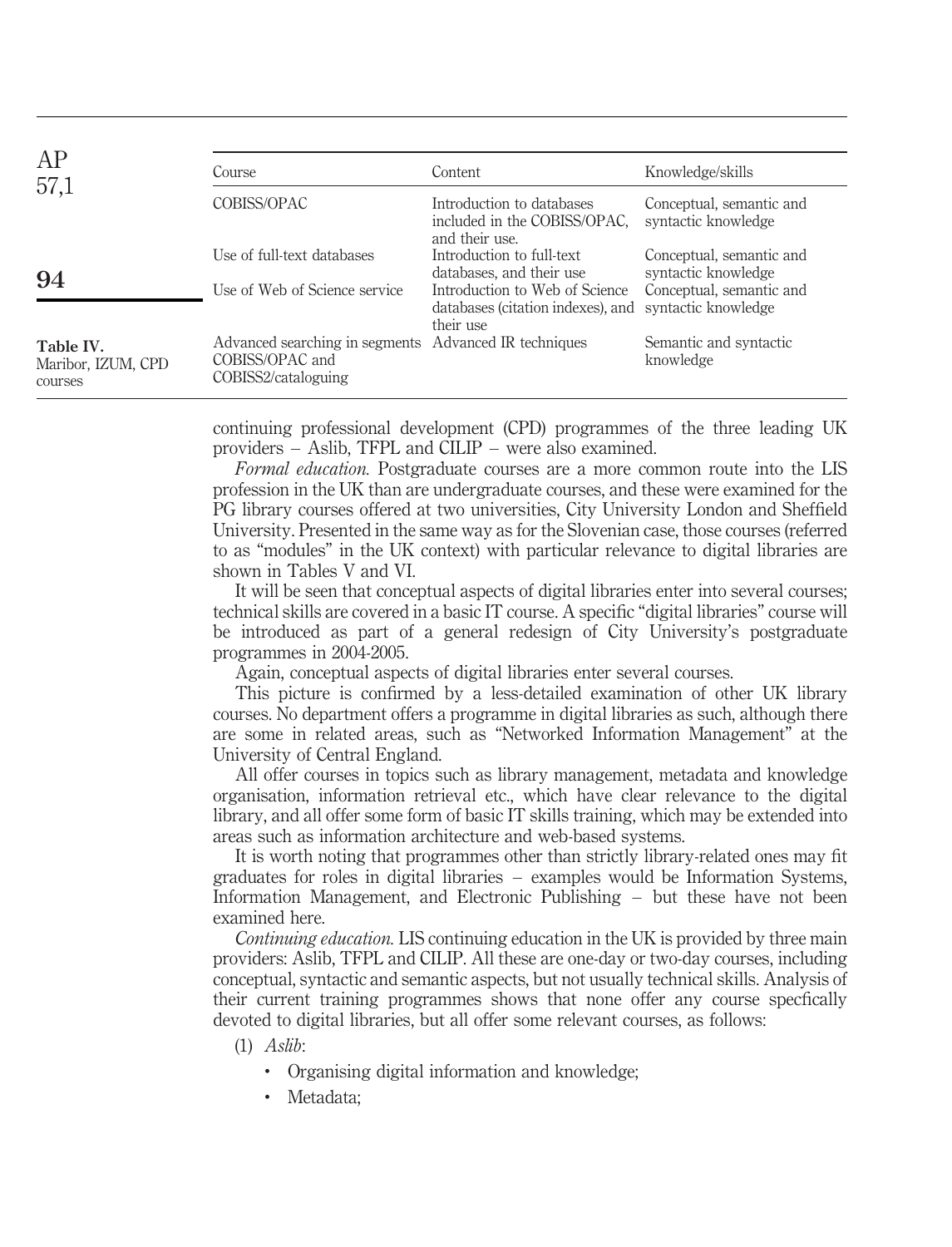| Training for<br>digital librarians                          |                                     |                                                                    |                                                                                                                         |                                                                                    |                                                                                  |                                                                                                 |
|-------------------------------------------------------------|-------------------------------------|--------------------------------------------------------------------|-------------------------------------------------------------------------------------------------------------------------|------------------------------------------------------------------------------------|----------------------------------------------------------------------------------|-------------------------------------------------------------------------------------------------|
| 95                                                          |                                     | Conceptual knowledge                                               | Semantic and syntactic knowledge<br>Conceptual knowledge<br>Technical skills                                            | Conceptual knowledge<br>Conceptual knowledge                                       | Conceptual, semantic and syntactic knowledge                                     | Conceptual knowledge                                                                            |
|                                                             |                                     | Effective retrieval techniques<br>Sorts of systems<br>specifically | Aspects of law and policy affecting digital material<br>Organization and manipulation of data. Web-based<br>information | Types of library and library services, including<br>digital libraries<br>IT basics | Typology of information sources, including new<br>types of source, and their use | Organization and sorting of information with the<br>purpose to increase accessibility. Metadata |
| Table V.<br>City University London,<br>postgraduate modules | knowledge<br>Semantic and syntactic | Information retrieval systems                                      | Information law and policy                                                                                              | Data representation and management<br>Libraries, past present future               | Information resources and users                                                  | Principles of knowledge organisation                                                            |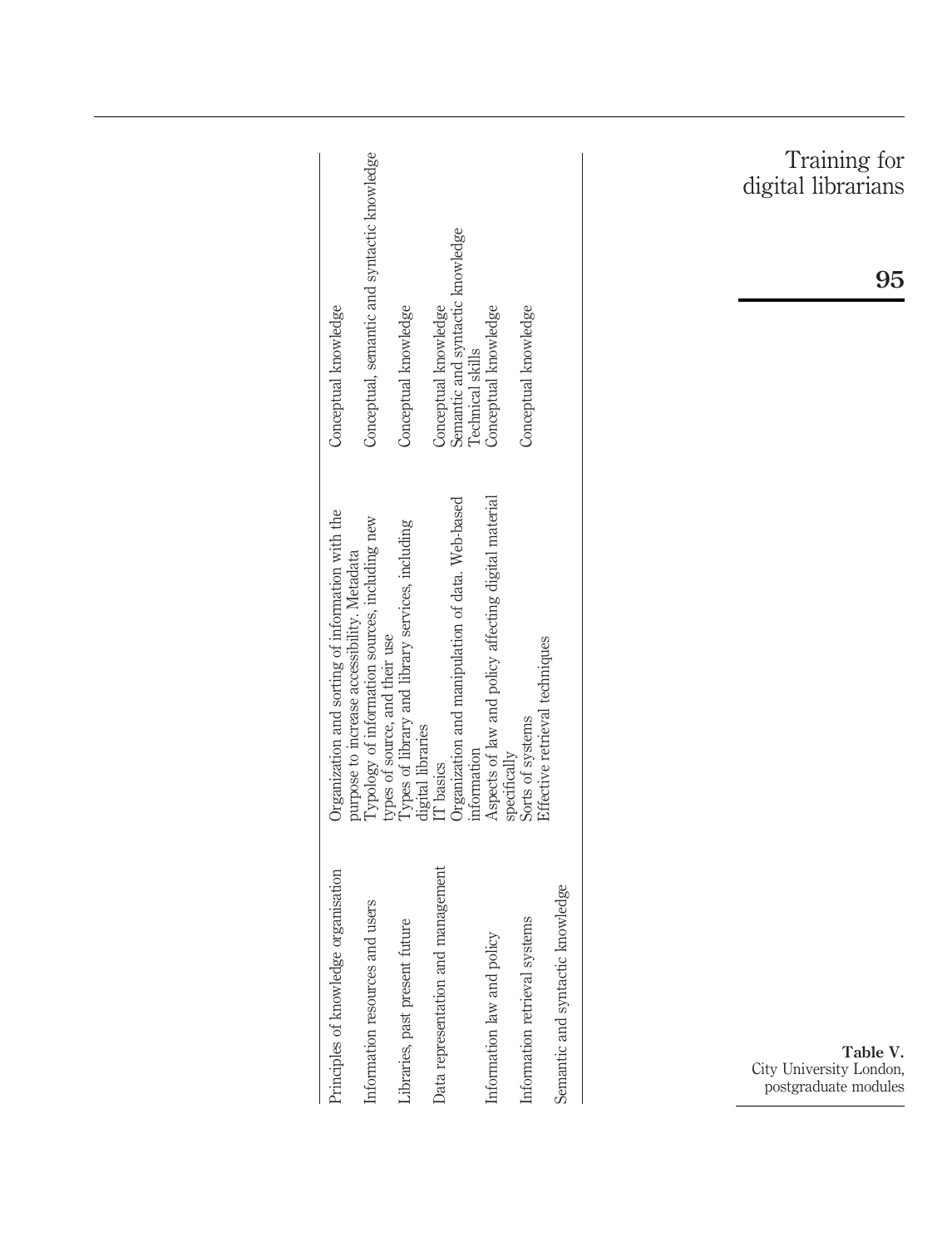| AP<br>57,1                                                 | Academic and research libraries        | Includes integration of digital<br>resources, copyright etc.                       | Conceptual knowledge                                                         |
|------------------------------------------------------------|----------------------------------------|------------------------------------------------------------------------------------|------------------------------------------------------------------------------|
|                                                            | Access to information resources        | Typology of information<br>sources, including electronic<br>sources, and their use | Conceptual, semantic and<br>syntactic knowledge                              |
|                                                            | Collection management                  | Includes digitisation and<br>electronic resources                                  | Conceptual knowledge                                                         |
| 96                                                         | Practical computing                    | IT basics. Organisation and<br>manipulation of data.<br>Web-based information      | Conceptual knowledge<br>Semantic and syntactic knowledge<br>Technical skills |
|                                                            | Libraries, information and<br>society  | Aspects of librarianship.<br>including digital libraries                           | Conceptual knowledge                                                         |
| Table VI.<br>Sheffield University,<br>postgraduate modules | Information searching and<br>retrieval | Sorts of systems. Effective<br>retrieval techniques. Metadata                      | Conceptual knowledge<br>Semantic and syntactic<br>knowledge                  |

- . Virtual learning environments and library/information services;
- . Electronic serials management;
- . Metadata;
- . Information literacy;
- . Strategic approach to internet research; and
- . Intricacies of internet search tools;

# (2) TFPL:

- . Information architecture;
- . Internet searching; and
- . Library portals;
- (3) CILIP:
	- . Metadata.

It is worth noting that several of these courses are new in 2003-2004, and that, for example, Aslib's "Metadata" and "Organising Digital Information and Knowledge" courses have proved so popular that extra sessions have been arranged. This is an example of how a CPD provider can react quickly to meet a new need.

# Conclusions and recommendations

We have seen that both formal education and continuing development training is adapting to cover aspects of the digital library environment, both in the UK and in Slovenia. This is happening as part of the normal process of the redesign of degree programmes and of training courses. Digital library skills and knowledge – embodying conceptual, semantic, syntactic and technical aspects – are being "embedded" in existing courses, for the most part, rather than in entities labelled "digital library".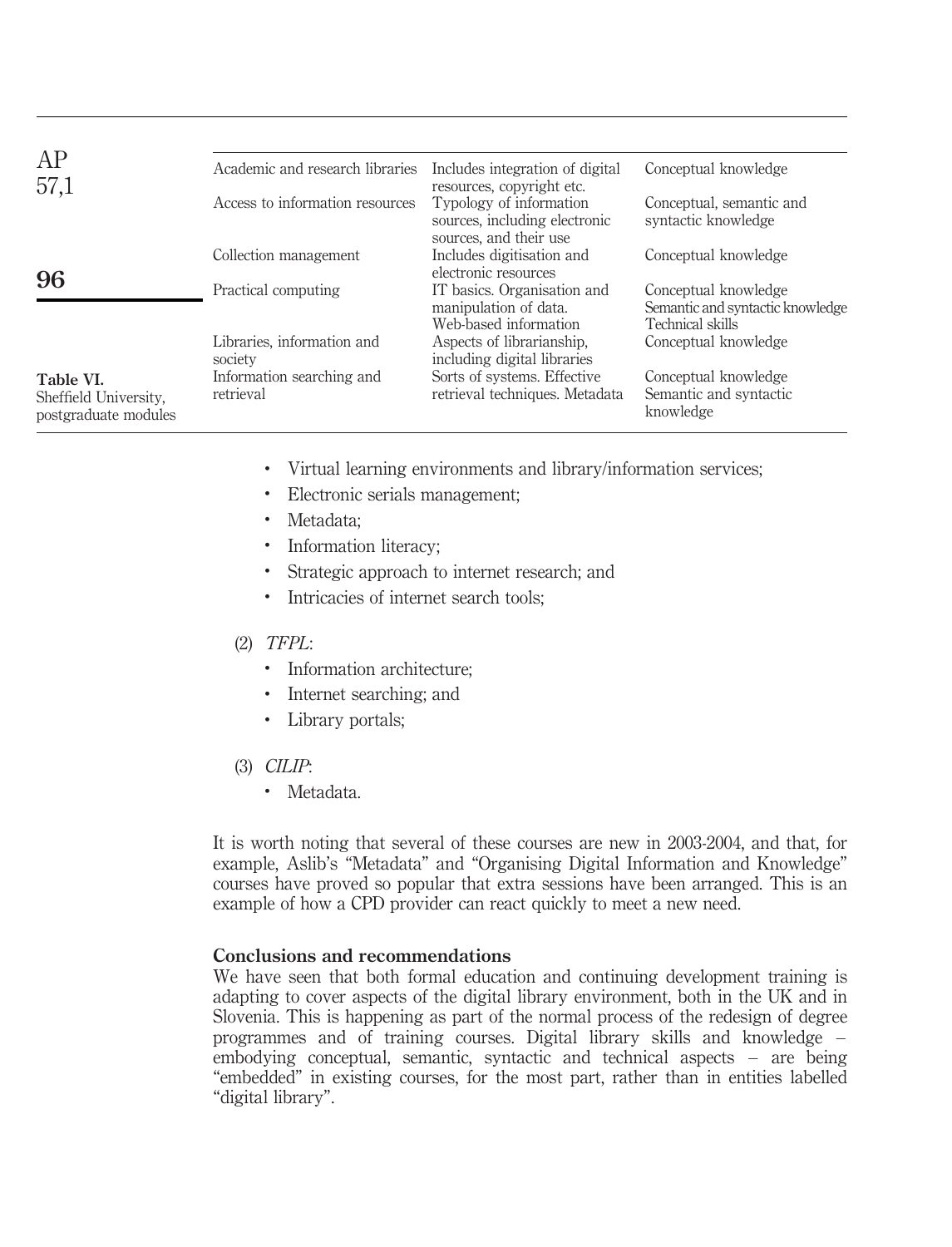In some ways this can be seen as a strength. It allows for a gradual and incremental development to meet new needs, and avoids the danger that relevant "traditional" skills and perspectives will be ignored.

Conversely, it may lead to a piecemeal and partial approach, which may mean that some courses – and hence some students and participants – will fail to gain an overall appreciation of the topic, and may lack some essential competencies and capacities. The "overall appreciation" aspect is perhaps most important, since it is virtually impossible to cover all of the relevant skills and competencies within any one course. While it is clear that there is considerable overlap and convergence between the courses examined here, there is also considerable divergence, which may neither be planned nor positive.

It seems clear that there is general agreement that certain general topics are of importance: typology of resources and domain analysis; computer/network literacy and retrieval skills; analysis of information; user characteristics and behaviour; consciousness raising and information literacy; new forms of metadata; etc. But there is considerable scope for choosing which of these to focus on, and how to present them. While it is not desirable to recommend, still less impose, a closely-defined curriculum, some guidance might be helpful.

One useful contribution could be for a generally agreed template or checklist of topics and competencies for the digital library to be drawn up, as a way of consolidating the several lists which have been published. This might best be done by national professional bodies, who might be expected to be able to adapt general principles to their local situation. More broadly, it might be a task for an international body such as EUCLID (the European Association for Library and Information Education and Research).

# Note

1. Based on a paper presented at Libraries in the Digital Age (LIDA) 2004 (Bawden, 2004).

## References

- Bawden, D. and Rowlands, I. (1999), "Digital libraries: assumptions and concepts", Libri, Vol. 49 No. 4, pp. 181-91.
- Bawden, D., Vilar, P. and Zabukovec, V. (2004), "Competences and capacities for the digital library", paper presented at Libraries in the Digital Age (LIDA) 2004, Dubrovnik, 26 May.
- Borgman, C.L. (1986), "Why are online catalogs hard to use? Lessons learned from information retrieval studies", Journal of the American Society for Information Science, Vol. 37 No. 6, pp. 387-400.
- Borgman, C.L. (1996), "Why are online catalogs still hard to use?", Journal of the American Society for Information Science, Vol. 47 No. 7, pp. 493-503.
- Borgman, C.L. (2003), "Designing digital libraries for usability", in Bishop, A.P., Van House, N.A. and Buttenfield, B.P. (Eds), Digital Library Use: Social Practice and Evaluation, MIT Press, Cambridge, pp. 85-118.
- Borgman, C.L., Bates, M.J., Cloonan, M.V., Efthimoadis, E.N., Gilliland-Swetland, A.J., Kafai, Y.B., Leazer, G.H. and Maddox, A.B. (1996), "Social aspects of digital libraries", available at: http://dlis.gseis.ucla.edu/DL/UCLA\_DL\_Report.html (accessed 26 November 2003).
- Chandler, Y.J. (2001), "Reference in library and information science education", Library Trends, Vol. 50 No. 2, pp. 245-62.

Training for digital librarians